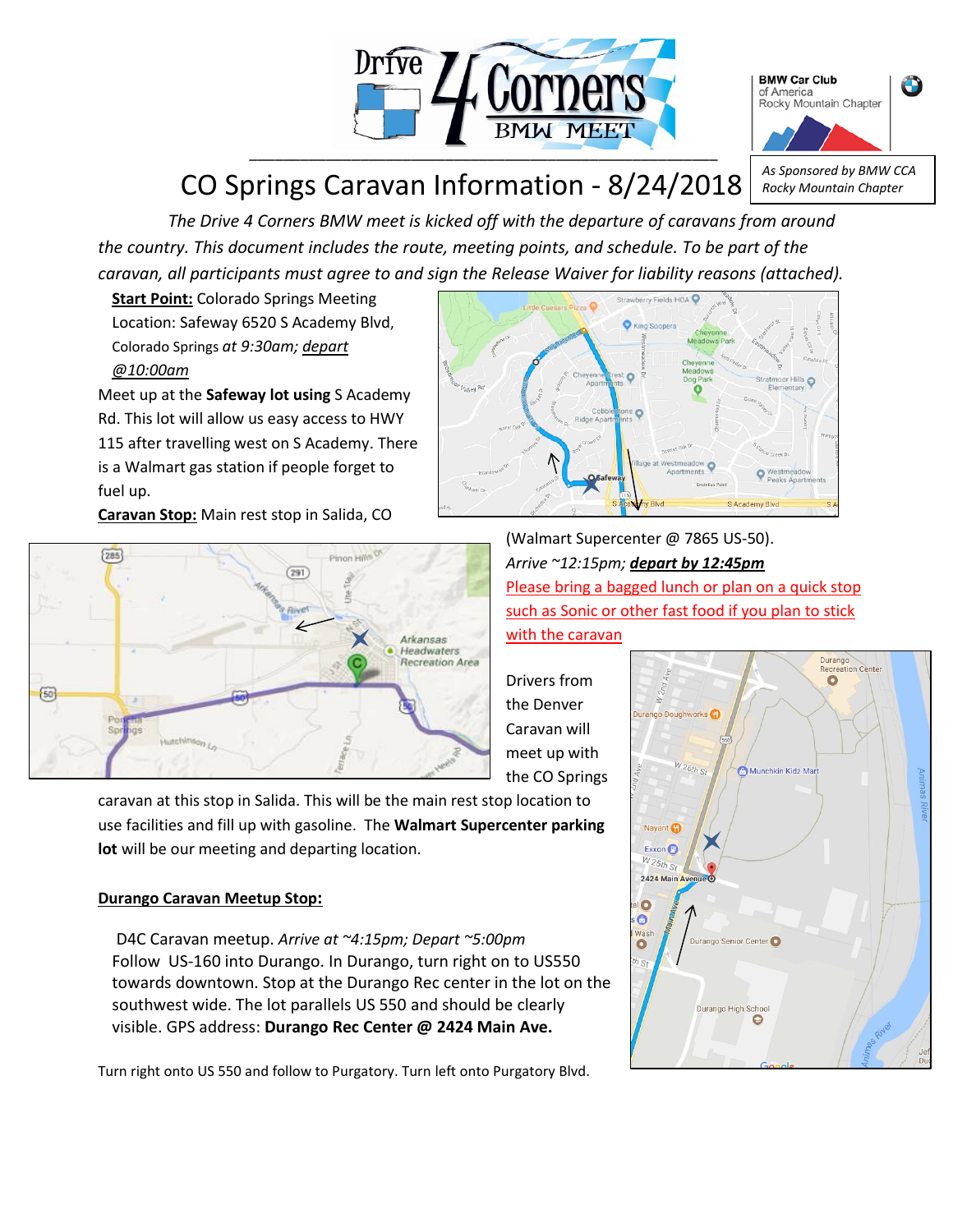## **End at Purgatory Resort:**

1 Skier Place. Durango CO 81301 **325 mi** – about **6 hours 29 mins** 

# **Route Map**